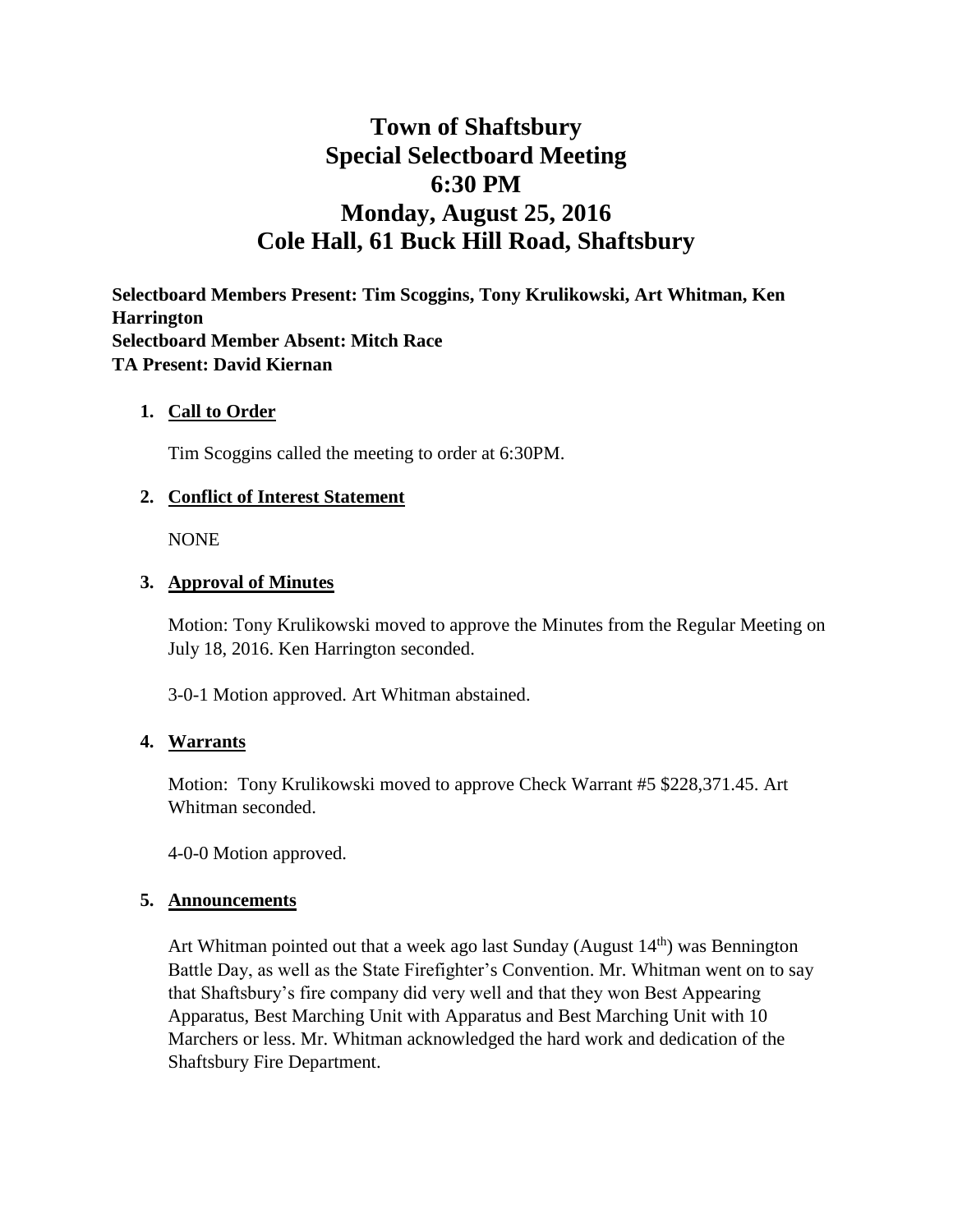Tim Scoggins went on to say how proud the Board is of the volunteers at the Fire Department.

# **6. Public Comments**

NONE

.

# **7. PFOA – Household Testing**

Tim Scoggins reminded the public that about a month ago, the Town was asked to test a monitoring well at the landfill for PFOAs, and that the tests indicated an amount just above the State standards of 20 parts per trillion. The State then ordered the testing of 24 private wells around the landfill for the presence of PFOAs. Mr. Scoggins then announced that results were received by the Town on August 24, 2016 showing that all 24 private wells tested were below the State standard.

Tim Scoggins said that the Town was continuing to communicate with the State regarding the next steps needed to be taken regarding the levels of PFOA found at the landfill monitoring well. Mr. Scoggins then said that David Kiernan had totaled the amount the Town had spent on testing and bottled water following the order from the State to test the landfill wells and the cost to the Town was \$27,000.00.

Ken Harrington said that he felt that the Town should maintain the position that that State of Vermont has set their standards for the presence of PFOA too low (lower than the federal standard) and that any clean-up should be the financial responsibility of the State.

Tim Scoggins agreed that further communications with the State are needed to work through the next phase of testing and remediation. Art Whitman pushed for contact to be made with the State to move matters along.

# **8. 2 nd Reading - Elm Street Speed Ordinance**

Tim Scoggins paraphrased the second reading of the proposed Elm Street speed limit change to the Selectboard by stating that the speed limit will be changed from 35 mph to 25 mph at the request of many of the property owners on Elm Street. Art Whitman pointed out that a speed survey had been conducted at the site as a requirement of the State. David Kiernan said that the full proposed ordinance had been posted on the Town's website (or can be picked up as a hard copy at the Town Office) and that that any objections or appeals should be filed by September 28, 2016.